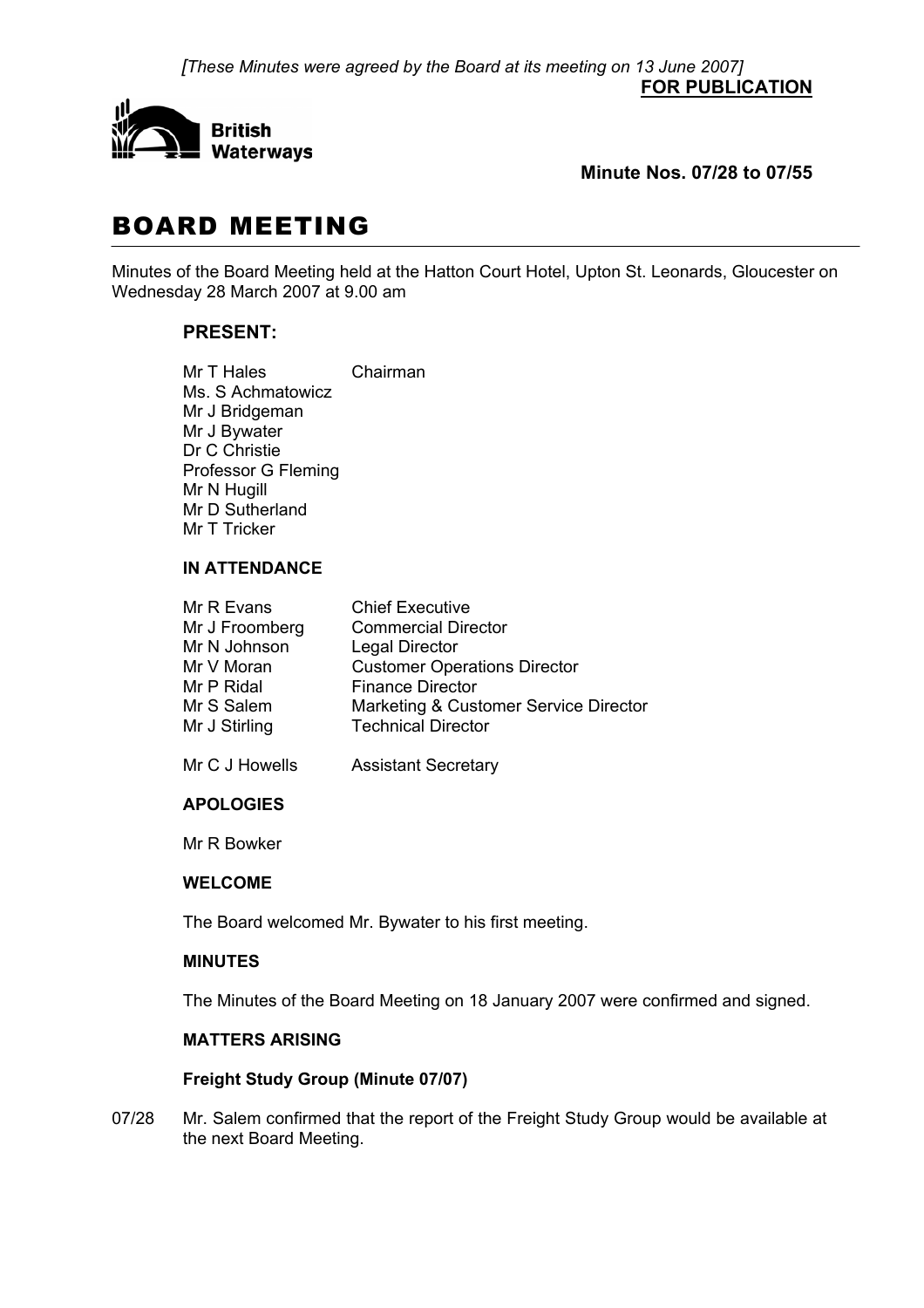## **Olympics Update (Minute 07/15)**

07/29 *[Confidential Minute]*

## **CHIEF EXECUTIVE'S REPORT**

07/30 The Board noted BWB 3269.

#### **DEFRA Funding**

07/31 The Chief Executive reported on the continuing discussions with DEFRA concerning grant funding for the CSR period.

 The Chief Executive added that the dialogue with Civil Servants and Minister had been testing at times. The Board agreed that the completion of BW's four year Corporate Plan which was for review later in the meeting would be the opportunity for the Chairman to seek to meet the Minister and ensure that constructive working relationships were maintained.

 The Executive also undertook to consider Board Members' views on how the expected restructuring of Government might impact on BW and how it should prepare for this.

#### **Business Reorganisation**

07/32 In response to Dr. Christie, the Chief Executive advised that with the restructuring nearly complete there was a sense of wanting to move on to new challenges in the business teams. Overall he was satisfied with the skill and experience level of the business, although property remained a very competitive area in recruitment terms. He nevertheless expected the restructuring to affect the outcome of the employee survey that was now in progress.

## **Pension Trustee**

07/33 In the light of the Chief Executive's decision to resign as a director of BW Pension Trustees Ltd., it was agreed to appoint Nigel Johnson (Legal Director) in his place as one of the BW Board nominated Trustee Directors.

## **The Falkirk Wheel**

07/34 The Chief Executive accepted that it was disappointing that recent awards for the Wheel and rise in visitor numbers in 2006 were not reflected in improved financial performance. There were wider objectives for the site which had to be considered also, however i.e. increasing footfall to attract a retail/catering operation and stimulating urban regeneration in the wider catchment.

## **Planning Enforcement Appeal – Long Term online moorings**

07/35 The Board welcomed the successful outcome of the appeal by BW against a planning enforcement notice concerning long term moorings near Pewsey on the Kennet & Avon Canal. The Legal Director and Project Manager London (Madge Bailey) were thanked for their leading role in this.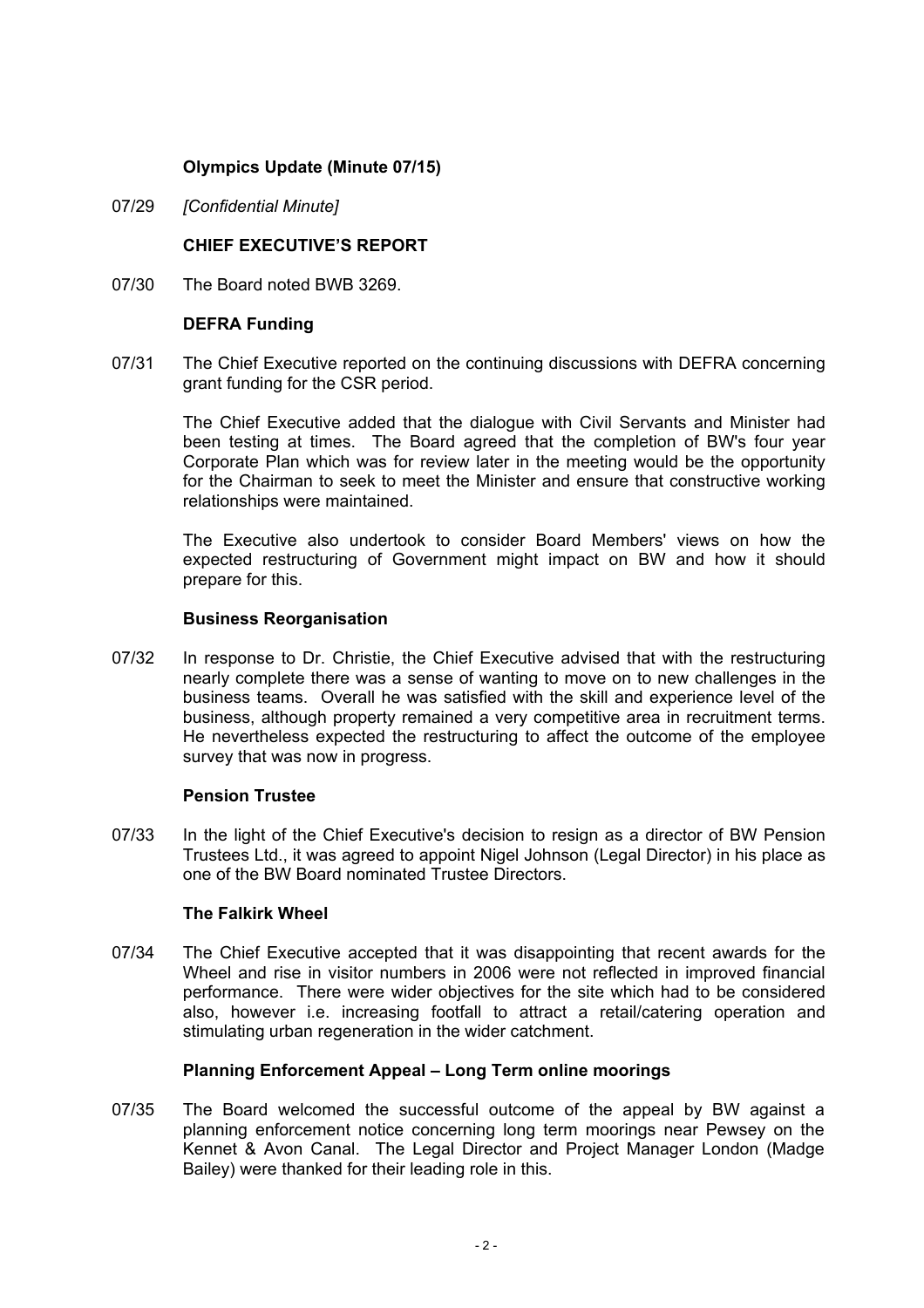## **EA Prosecution – Blue Green Algae – Grand Union Canal**

07/36 The Board expressed disappointment that the Environment Agency were proceeding with a prosecution relating to the occurrence of blue green algae on the Tring Summit of the Grand Union Canal in August and September 2005. It was felt the Executive should resist this strongly with the best technical and legal advice.

## **DEFRA Financial Memorandum**

07/37 The Chief Executive highlighted the welcome increase in the consent threshold level for Board approval of commercial property projects to £6 million with an additional threshold for 'property only' acquisitions of £10 million. Above those levels DEFRA consent was required with the threshold for H.M. Treasury consent increased to £10 million and £15 million respectively. Executive delegation of £3 million remained unchanged.

#### **Crossrail**

07/38 As an update to the Chief Executive's report, the Legal Director advised that the House of Commons Petition Select Committee had now asked BW to give evidence and this was being provided by the Manager Docklands.

#### **Project for Approval**

- 07/39 The Board approved the following project:
	- Kellingley Mining Subsidence Aire & Calder Phase 8 (£3,510k fully funded by UK Coal).

#### **FINANCE REPORT**

07/40 The Board noted BWB 3270.

 Commenting on the cash position, the Finance Director advised that attractive deposit rates had been offered by the Bank of Scotland and an account mandate was being finalised. The Board agreed to delegate the completion of the mandate to the Legal and Finance Directors.

 The Board endorsed the Executive's work in progress on Scottish devolution and funding and accounting issues and asked that this be progressed urgently. The June Board meeting in Scotland would be an opportunity to meet Scottish officials and it would be helpful to have reached a conclusion by then.

 The format and content of the new high level Board report that included KPIs was welcomed.

# **ASSET & NETWORK MANAGEMENT**

07/41 The Board received a presentation from the Technical Director and the Customer Operations Director on Asset & Network Management in BW.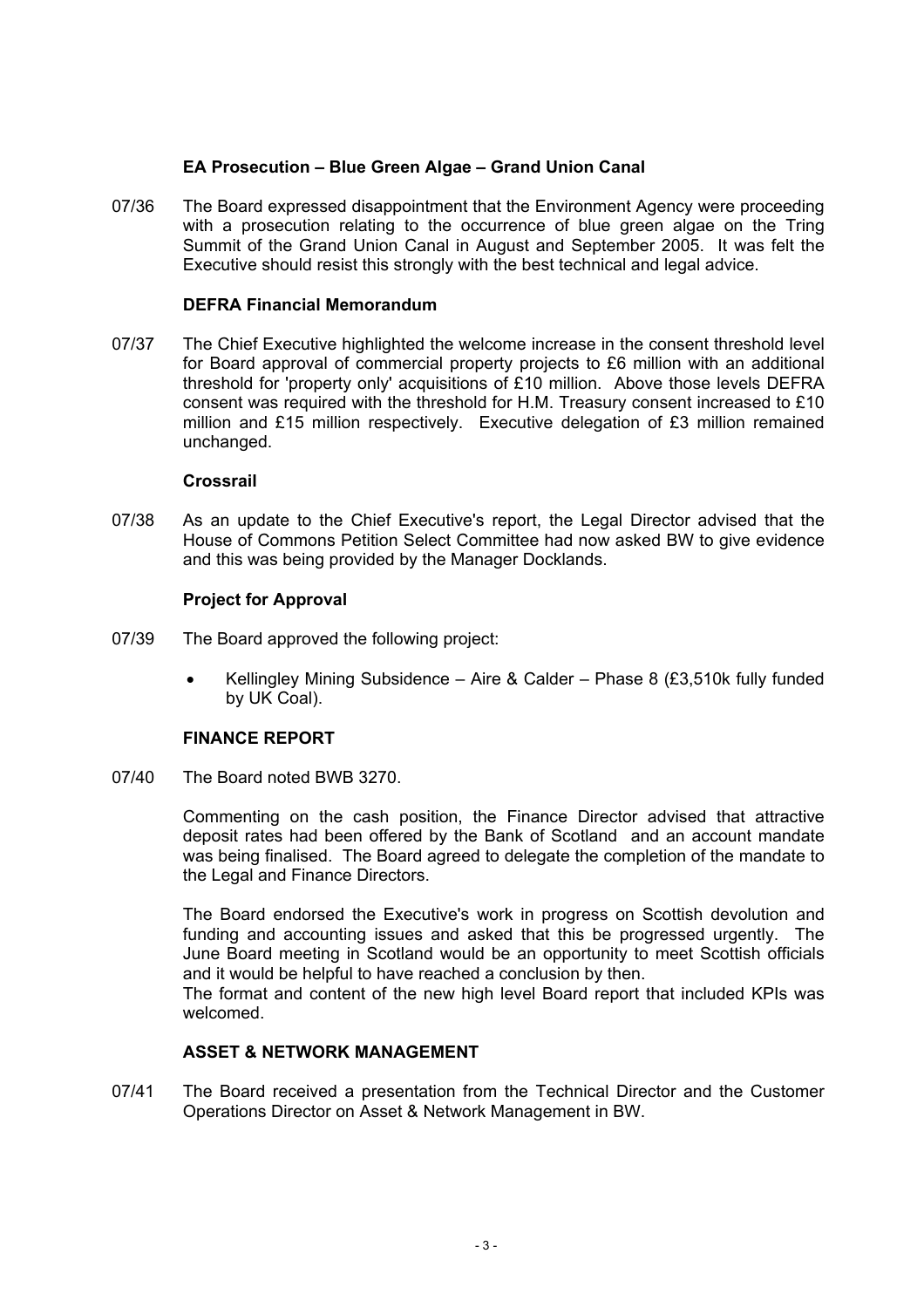The Board welcomed the new more focussed approach to the allocation of funding across the network to deliver the greatest benefit. A wide-ranging discussion followed on the overall state of the asset base. It was accepted that despite the improvements that had been outlined, the inability to achieve steady state meant that in overall terms the network was deteriorating. This needed to be highlighted as a theme in the Corporate Plan which the Board would review later in the meeting.

Other points included:

- The emphasis on unit costs gave the opportunity to continually increase efficiency and reduce costs
- The link of asset and operational management was particularly welcomed.
- It was confirmed the new approach was reflected in HR and reward strategy and the recent restructuring.
- It was agreed that some of the headlines of the report, e.g. number of structures managed, should be included in the Annual Report.

## **COTSWOLDS CANAL**

#### 07/42 The Board considered BWB 3274.

 The Chief Executive advised that the full assessment of the project risk that the Executive had now completed showed a project shortfall of £8 million. This was additional to the £3 million BW had already committed if the project went ahead. The variance from previous costings was due to the need to reduce over optimistic assessments of value that could be achieved from land holdings post canal construction.

 The Board expressed disappointment at this unacceptably high funding gap that had now arisen. It was agreed, however, that one last effort to bridge the gap should be made. There was a full discussion on options to achieve this which might be available to each of the principal funders. An indication of the risk which might be acceptable to BW was also given. Additionally the Board considered whether changes in the project scope might be achievable.

 The Executive undertook to pursue these issues and report further. It was accepted that time was pressing but a short further delay in the decision on whether to proceed was justified in view of the significance of the restoration.

#### **CORPORATE PLAN**

07/43 The Board considered the 4 year Corporate Plan 2007/08 to 2010/11 [BWB 3271]. This had been prepared so that it covered the 3 year Comprehensive Spending Review period of 2008/09 to 2010/11.

 Board Members welcomed the quality of the Plan and suggested some areas in which it might be further strengthened:

• Including a succinct graphical depiction of the change in the state of the asset base over the plan period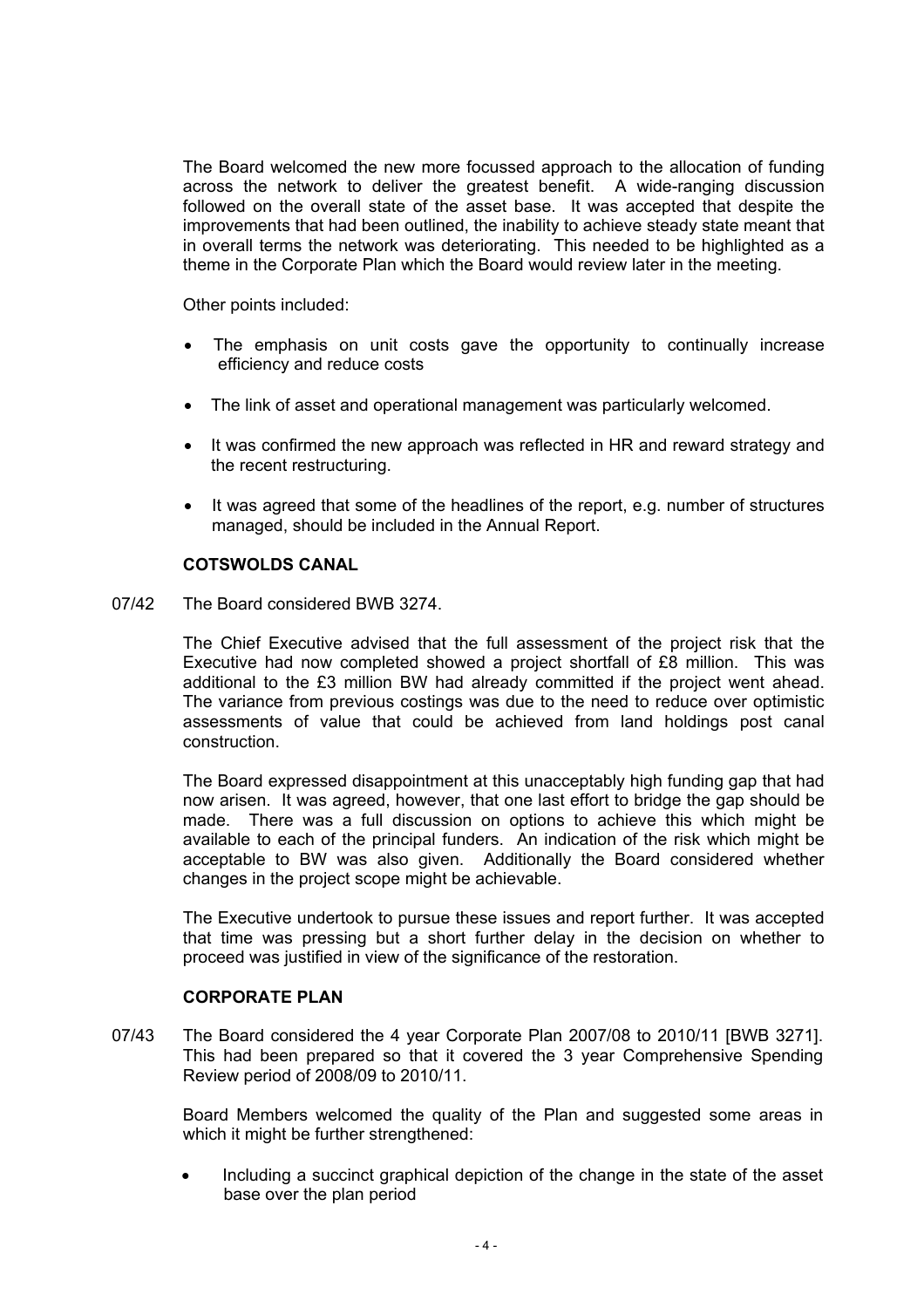- Adding an upside/downside analysis including an explanation of the risks to the ventures income (e.g. the Brentford planning appeal)
- Highlighting BW's contribution to the government agenda and particularly regeneration, education, employment creation
- More prominent reference to Scottish Executive funding and its priorities, e.g. freight.

 It was suggested that a full explanation of context and the key themes would be helpful for DEFRA and the Scottish Executive, but this did not need to be included for BW internal management. The Board would receive a copy of the newly worded Plan before issue.

#### **HEALTH & SAFETY MANAGEMENT PROGRESS REPORT**

07/44 The Board noted BWB 3272 by the Technical Director.

#### **COMMERCIAL DIRECTOR'S REPORT**

07/45 The Commercial Director introduced BWB 3268.

The following projects were approved:

- *[Confidential Minute]*
- Daisyfield Mill, Appleby Street, Blackburn freehold purchase *[Confidential information]*
- ISIS funding of Leeds Granary Wharf.
- 07/46 *[Confidential Minute]*
- 07/47 The following projects were noted:
	- Eanham Wharf, Blackburn acquisition of head leasehold interest *[Confidential information]*
	- Samson Road North, Sparkbrook, Birmingham acquisition of freehold industrial land and property with leaseback to Leggetts Freightways for 4 years *[Confidential information].*

#### **STATUS OPTIONS REVIEW**

07/48 The Board considered memorandum BWB 3275 concerning a proposed review of future status options for BW.

 The Board endorsed the proposals subject to extending the list of consultants to be invited to tender for undertaking the review. The separate Scottish dimension was highlighted. The Executive undertook to consider how best to accommodate this in the review.

 The Board delegated the confirmation of the appointments of the consultants to the Chairman and Dr. Christie.